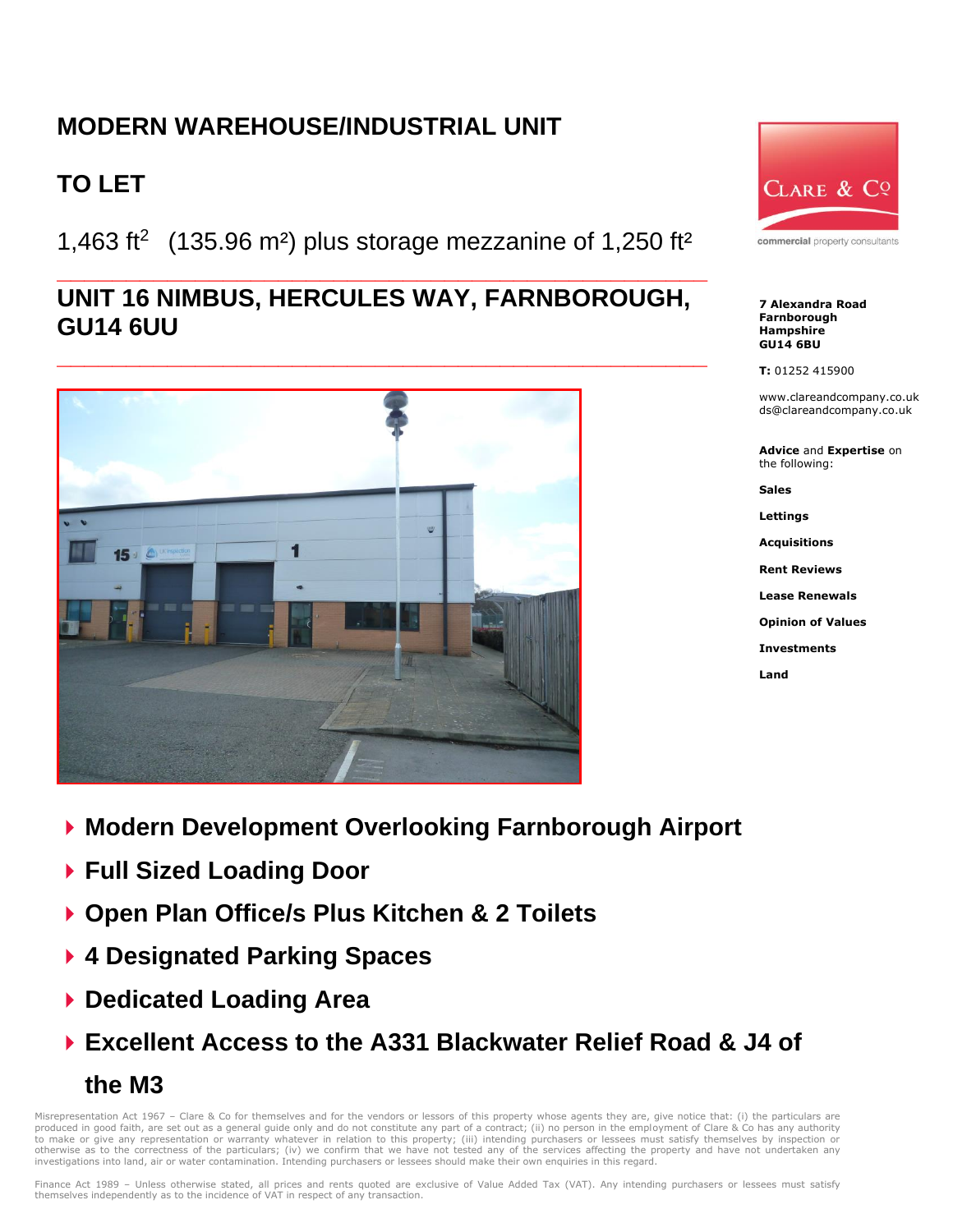### **LOCATION**



Nimbus is located off of Hercules Way in turn off of Government House Road and the Farnborough Road (A325) the latter of which gives excellent access to Farnborough Town Centre and the A331 Blackwater Relief Road serving both the A31(A3) and Junction 4 of the M3 Motorway.

#### **DESCRIPTION**

Nimbus was constructed around 15 years ago and provides useable industrial/warehouse units within a pleasant modern courtyard scheme of 20 units. The units comprise steel portal frame under insulated cladding and brickwork with a full sized loading door.

The subject property forms one end of the terrace (end terrace unit) and has been nicely fitted internally to provide an open plan office with a kitchen and toilet, a further toilet within the warehouse area, plus the warehouse area has been fitted with a purpose constructed storage mezzanine floor which allows space to fork goods up to the floor adjacent to the loading door.



## **ACCOMMODATION**

Approximate floor areas as follows:

| <b>Total Area</b>       | $251.96 \text{ m}^2$ 2.713 ft <sup>2</sup>  |                       |
|-------------------------|---------------------------------------------|-----------------------|
| Mezzanine Floor Area    | 116.00 $\mathrm{m}^2$ 1,250 ft <sup>2</sup> |                       |
| <b>Built Floor Area</b> | $135.96 \text{ m}^2$                        | 1,463 ft <sup>2</sup> |

## **PARKING**

The unit has a dedicated loading area and 4 reserved parking spaces.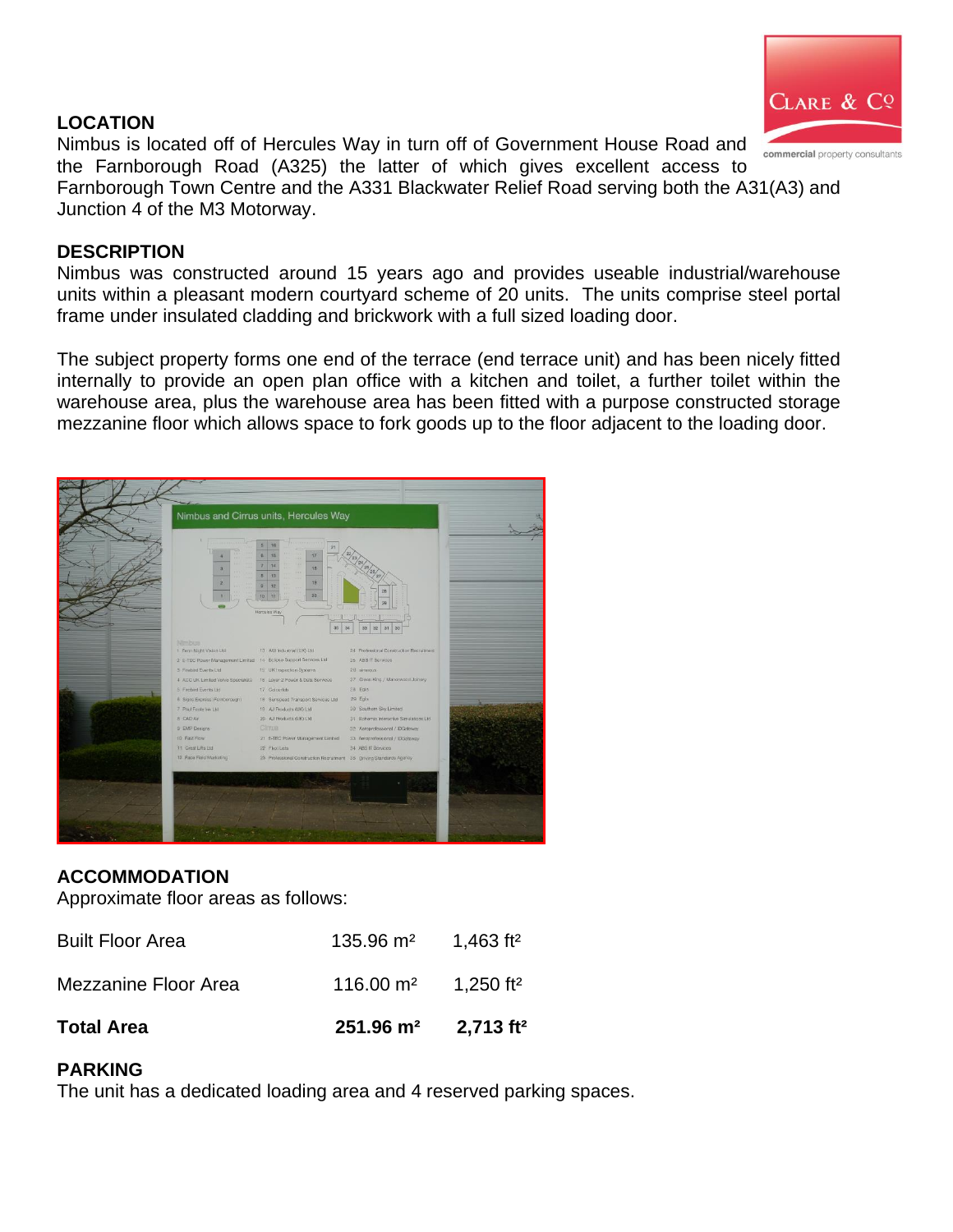

### **TERMS**

The building is available on a new Full Repairing and Insuring Lease, with length of lease term by agreement.





## **RENT**

An annual rent of £26,500 exclusive of all other outgoings.

**SERVICE CHARGE** An annual charge of £3,063.44 plus VAT.

**VAT** Please note that VAT is chargeable at the prevailing rate on both the rent and service charge.